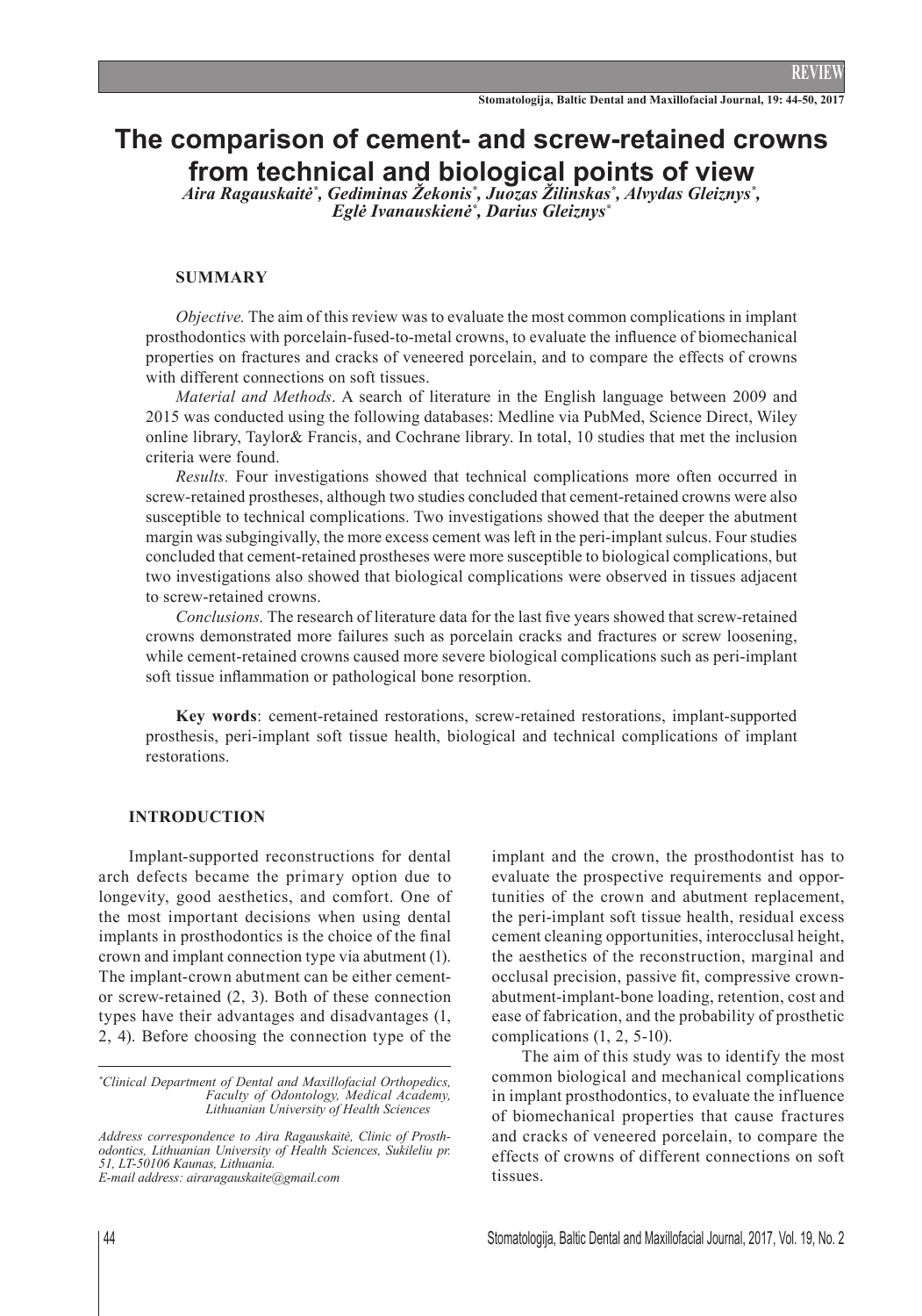**S E L E C T I O N CRITERIA OF THE STUDIES, SEARCH M E T H O D S A N D STRATEGY**

A systematic literature review was carried out to identify relevant studies reporting data on implantsupported restorations. The search of literature was conducted using the following databases: Medline via PubMed, Science Direct, Wiley online library, Taylor & Francis, and Cochrane library. During the search, we used the following terms and their combinations: "cement-retained restorations" or "screwretained restorations" or "implant-supported prosthesis" and "peri-implant soft tissue health" and "biological complications of implant restorations" and "technical complications of implant restorations". The initial search for articles in the English language for the period of 2009-2015



retrieved 1345 papers. Where it was clear from the abstract that the study is not focused on the topic of this literature review, full-text articles were excluded. After the exclusion of the unsuitable articles based on the exclusion criteria, 10 clinical studies were found to meet the inclusion criteria (Figure).

*Inclusion criteria.* Research papers were included if they met the following criteria: studies where separate crowns on the implants are evaluated, where the connection between the implant and the abutment is internal, in vivo studies where porcelain-fused-to-metal crowns are investigated, and thus the influence of the metal framework on porcelain resistance and crown fabrication techniques is analyzed, in vitro studies, using CAD or gypsium models with metal abutments and crowns, randomized or quazi-randomized controlled clinical studies.

*Exclusion criteria.* The papers were excluded if they analyzed bridges on the implants, external implant and abutment connection, systematic literature reviews, older than 5 year year-old studies, abstracts available only and case reports.

## **RESULTS**

*Data extraction.* The selected studies were divided into groups according to the type of the study: evaluation of technical complications and evaluation of biological complications of cementand screw-retained crowns.

Data of evaluation of technical complications of cement- and screw-retained crowns were systematized in assessing kind of experimence, amount of specimens, amount of testing groups, type of connection between the implant and the abutment, examinations methods, load direction and volume, type of cement (Table 1).

Data of evaluation of biological complications of cement- and screw-retained crowns were systematized in assessing kind of experimence,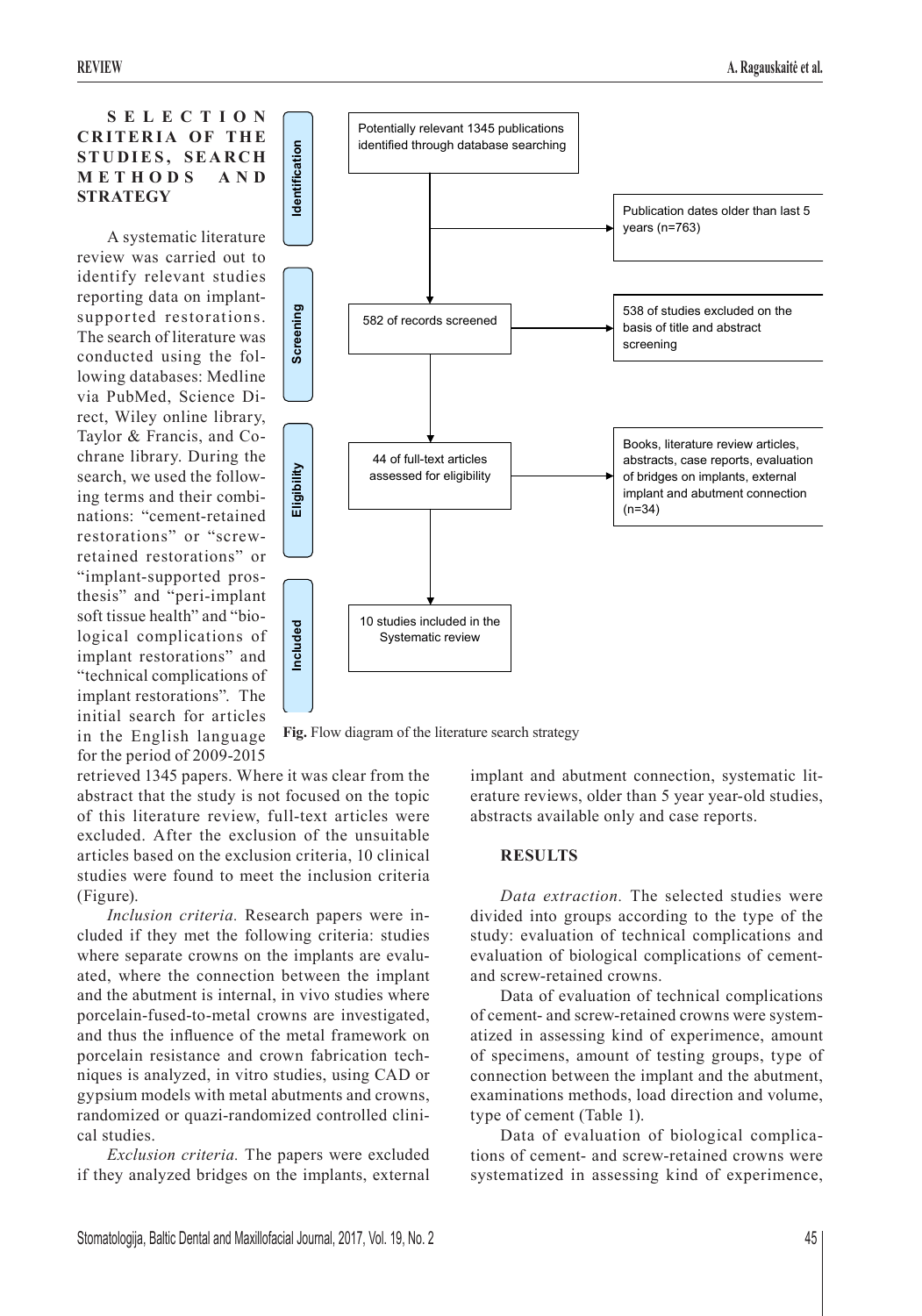amount of specimens, amount of testing groups, type of connection between the implant and the abutment, examinations methods, type of cement (Table 2).

| Table 1. The criteria of articles' qualitative evaluation |  |
|-----------------------------------------------------------|--|
|-----------------------------------------------------------|--|

| <b>Author</b><br>of the<br>article                 | mence                                     | <b>Year Kind of Amount of</b><br>experi- specimens                                                                                                    | <b>Amount of testing Exami-</b><br>groups, type of<br>connection be-<br>tween the implant<br>and the abutment                                                                                                                                                | nations<br>methods                                                                                                         | Load<br>direc-<br>tion | Loading<br>volume                                                       |                                               | <b>Type of Results from</b><br>cement technical points<br>of view                                                                                                                  |
|----------------------------------------------------|-------------------------------------------|-------------------------------------------------------------------------------------------------------------------------------------------------------|--------------------------------------------------------------------------------------------------------------------------------------------------------------------------------------------------------------------------------------------------------------|----------------------------------------------------------------------------------------------------------------------------|------------------------|-------------------------------------------------------------------------|-----------------------------------------------|------------------------------------------------------------------------------------------------------------------------------------------------------------------------------------|
| Cicciu M<br><i>et al.</i> (23)                     | $2014$ In vitro                           | Two vir-<br>tual three-<br>dimensional<br>CAD models.<br>Implant and<br>crown was<br>recreated fol-<br>lowing physic-<br>chemical<br>characteristics. | Cement-retained<br>and screw-retained<br>crowns.                                                                                                                                                                                                             | Finite<br>element and<br>Von Mises<br>analysis.<br>Stress dis-<br>tribution on<br>the occlusal<br>surface was<br>examined. | Axial<br>load.         | 400 N.                                                                  |                                               | Stress distri-<br>bution on the<br>occlusal surface<br>was higher on<br>screw-retained<br>crown (22 MPa)<br>than cement-<br>retained crown<br>$(10 MPa)$ .                         |
| <b>Barbosa</b><br>da Rocha<br>PV et al.<br>(9)     | 2013 In vitro                             | 16 implants<br>with metal<br>crowns.                                                                                                                  | 8 cement-retained<br>and 8 cement-re-<br>tained crowns with machine.<br>a screw access<br>channel.                                                                                                                                                           | Universal<br>load-testing                                                                                                  | Axial<br>load.         | Untill sep-<br>aration of<br>cemented<br>abutment<br>on the<br>casting. | Self-ad-<br>hesive<br>resin<br>cement.        | There were<br>no statistically<br>significant dif-<br>ference between<br>the groups ( $p$ ><br>$0.05$ ).                                                                           |
| Al-Omari 2010 <i>In vitro</i><br>WM et<br>al. (15) |                                           | 40 implants<br>with metal-ce-<br>ramic crowns.                                                                                                        | 4 groups of 10<br>specimens each.<br>Group SRC:<br>screw-retained;<br>Group SRO:<br>screw-retained.<br>screw access<br>placed toward the<br>buccal cusp; Group<br>CRP: cement-<br>retained; Group<br>CSC: cement-<br>retained with the<br>screw access hole. | Universal<br>load-testing<br>machine.                                                                                      | Axial<br>load.         | Until<br>porcelain-<br>fracture.                                        | Zinc<br>phos-<br>phate<br>cement.             | Groups SRC,<br>SRO and CSC<br>required a sig-<br>nificantly lower<br>force to fracture<br>the porcelain<br>than did the CRP<br>$(P<0.05)$ .                                        |
| Freitas<br>AC Jr et<br><i>al.</i> $(6)$            | 2011 In vitro                             | 84 implants<br>with metal<br>crowns.                                                                                                                  | 2 groups: screw<br>and cement-re-<br>tained crowns.                                                                                                                                                                                                          | Speci-<br>mens were<br>subjected to<br>accelerated<br>life-testing<br>in water.                                            | Axial<br>load.         | 150 N.                                                                  | Self-ad-<br>hesive<br>resin<br>cement.        | Cement-retained<br>group presented<br>the higher realia-<br>bility $(0.96)$ than<br>screw-retained<br>$(0.64)$ .                                                                   |
| Sherif S<br><i>et al.</i> (22)                     | $2011$ In vivo<br>5-year<br>period        | 102 patients<br>with 214 sin-<br>gle implant-<br>supported<br>metal-ceramic<br>restorations.                                                          | Screw and cement-<br>retained restora-<br>tions.                                                                                                                                                                                                             | Soft tissue<br>and restora-<br>tive compli-<br>cations were<br>assessed.                                                   |                        |                                                                         | Vari-<br>ous.                                 | No statisti-<br>cally significant<br>difference in<br>survival between<br>the screw- and<br>cement-retained<br>groups $(P=0.45)$ .                                                 |
| Nissan J<br>et al. (2)                             | $2011$ In vivo<br>15-year<br>follow<br>up | 38 patients<br>with 221 sin-<br>gle implant-<br>supported<br>metal-ceramic<br>restorations.                                                           | Screw and cement-<br>retained restora-<br>tions.                                                                                                                                                                                                             | Soft tissue<br>and restora-<br>tive compli-<br>cations were<br>assessed.                                                   |                        |                                                                         | Tem-<br>porary<br>cement<br>$-$ Temp<br>Bond. | Ceramic fracture<br>$(P<0.001)$ , abut-<br>ment screw loos-<br>ening $(P=0.001)$<br>occured statisti-<br>cally significant-<br>ly more often in<br>screw retained<br>restorations. |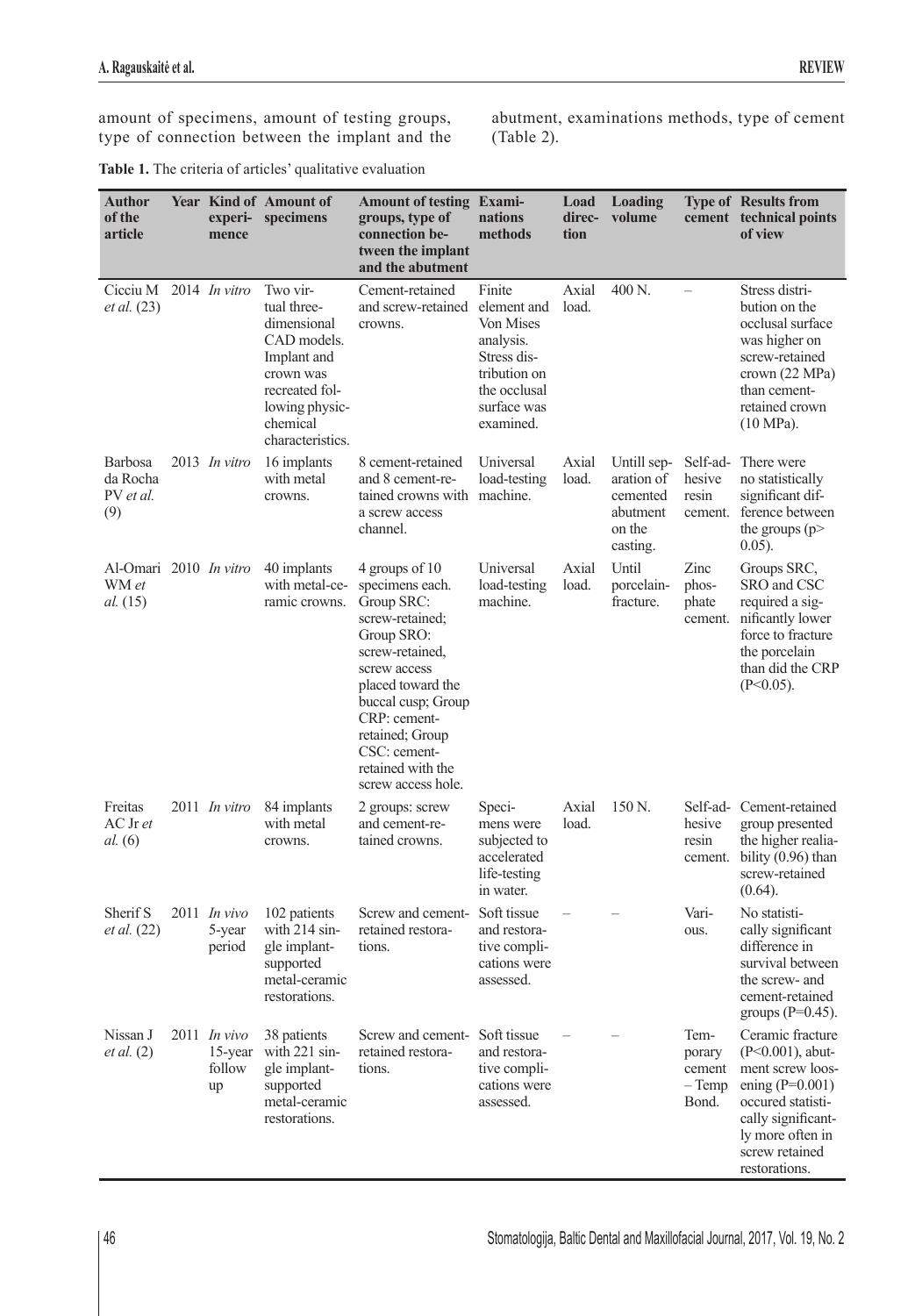# **DISCUSSION**

Both implant and crown connection types are capable of providing successful treatment results.

## **Table 2.** Analyzed researches' results

Cement-retained restorations offer better passivity of fit, which helps to improve force loading characteristics when biting, comparing to screw-retained restorations (1, 2, 6, 8, 9, 11-15). Other advantages

| <b>Author Year Kind</b><br>of the<br>article |      | of<br>experi-<br>mence            | <b>Amount of</b><br>specimens                                                                           | <b>Amount</b><br>of testing<br>groups, type<br>of connection<br>between the<br>implant and<br>the abutment                                               | <b>Examinations</b><br>methods                                                                                                                                                                                             | <b>Type of</b><br>cement                           | <b>Results from biological points</b><br>of view                                                                                                                                                                                                                                                                 |
|----------------------------------------------|------|-----------------------------------|---------------------------------------------------------------------------------------------------------|----------------------------------------------------------------------------------------------------------------------------------------------------------|----------------------------------------------------------------------------------------------------------------------------------------------------------------------------------------------------------------------------|----------------------------------------------------|------------------------------------------------------------------------------------------------------------------------------------------------------------------------------------------------------------------------------------------------------------------------------------------------------------------|
| Link-<br>evicius<br>T et al.<br>(25)         | 2011 |                                   | <i>In vitro</i> 25 casts with<br>embeeded<br>implant analogs<br>and flexible soft-<br>tissue imitation. | Cement-<br>retained metal<br>crowns were<br>cemented on<br>individual<br>abutments<br>with different<br>position of the<br>margin.                       | Specimens di-<br>vided equally into<br>5 groups. After<br>cementation and<br>cleaning cement,<br>crowns were re-<br>moved and Adobe<br>Photoshop was<br>used for evalu-<br>ation, cement<br>remnants were<br>also weighed. | Resin-<br>modified<br>glass-<br>ionomer<br>cement. | When the restoration margins<br>were located deeper subgingival-<br>ly, the undetected cement quantity<br>was higher $(P=0)$ .                                                                                                                                                                                   |
| Link-<br>evicius<br>T et al.<br>(26)         |      | 2013 <i>In vivo</i>               | 53 patients<br>treated with 53<br>single implant-<br>supported metal-<br>ceramic crowns.                | Cement-<br>retained metal<br>ceramic crowns<br>with occlussal<br>hole cemented<br>on implants<br>abutments<br>with different<br>subgingival<br>location. | After cleaning,<br>radiograph was<br>taken and abut-<br>ment/crown unit<br>was unscrewed.<br>Adobe Photoshop<br>was used for<br>evaluation and<br>cement remnants<br>were weighed.                                         | Resin-<br>modified<br>glass-<br>ionomer<br>cement. | Undetected excess increased<br>when the margin was located<br>deeper subgingivally $(P=0)$ .                                                                                                                                                                                                                     |
| Sherif<br>S et al.<br>(22)                   | 2011 | In vivo<br>5-year<br>period       | 102 patients<br>with 214 single<br>implant-support-<br>ed metal-ceram-<br>ic crowns.                    | Screw and ce-<br>ment-retained<br>crowns.                                                                                                                | Soft tissue and<br>restorative com-<br>plications were<br>assessed.                                                                                                                                                        | Various.                                           | Cement-retained restorations had<br>statistically significantly higher<br>modified plaque score (MPI) and<br>Sulcus Bleeding Index (SMI)<br>$(P=0.01)$ .                                                                                                                                                         |
| Wilson<br>TG Jr.<br>(29)                     | 2009 | In vivo<br>5-year<br>follow<br>up | 39 patients with<br>20 controlls<br>and 42 tested<br>implants.                                          | Cement-re-<br>tained crowns.                                                                                                                             | Implants were<br>tested using a<br>dental endoscope<br>initially.                                                                                                                                                          | Various.                                           | Excess dental cement was associ-<br>ated with signs of peri-implant<br>disease 81% of the cases. Clinical<br>and endoscopic signs of peri-<br>implant disease were absent in<br>74% of the test implants after the<br>removal of excess cement.                                                                  |
| Korsch<br>M et al.<br>(28)                   |      | 2013 In vivo                      | 71 patients<br>with 126 single<br>implant-support-<br>ed restorations.                                  | Cement-re-<br>tained crowns.                                                                                                                             | The suprastructure Meth-<br>and the abutment<br>were removed,<br>investigated and<br>recementated<br>with temporary<br>cement.                                                                                             | acrylate<br>cement.                                | In 59.5% of the implants, cement<br>residues were identified. Bleed-<br>ing on probing was diagnosed at<br>80% of the implants with excess<br>cement, suppuration - at 21.3% of<br>the implants. After recementation<br>with Temp Bond, a 76.9% reduc-<br>tion in bleeding on probing was<br>found at follow-up. |
| Nissan<br>J et al.<br>(2)                    | 2011 | In vivo<br>follow<br>up           | 38 patients with<br>15-year 221 single im-<br>plant-supported<br>metal-ceramic<br>restorations.         | Screw and ce-<br>ment-retained<br>crowns.                                                                                                                | Soft tissue and<br>restorative com-<br>plications were<br>assessed.                                                                                                                                                        | Tem-<br>porary<br>cement<br>$-$ Temp<br>Bond.      | The mean gingival Index scores<br>$(P<0.001)$ and the mean marginal<br>bone loss $(P<0.001)$ were sta-<br>tistically significantly higher for<br>screw-retained restorations.                                                                                                                                    |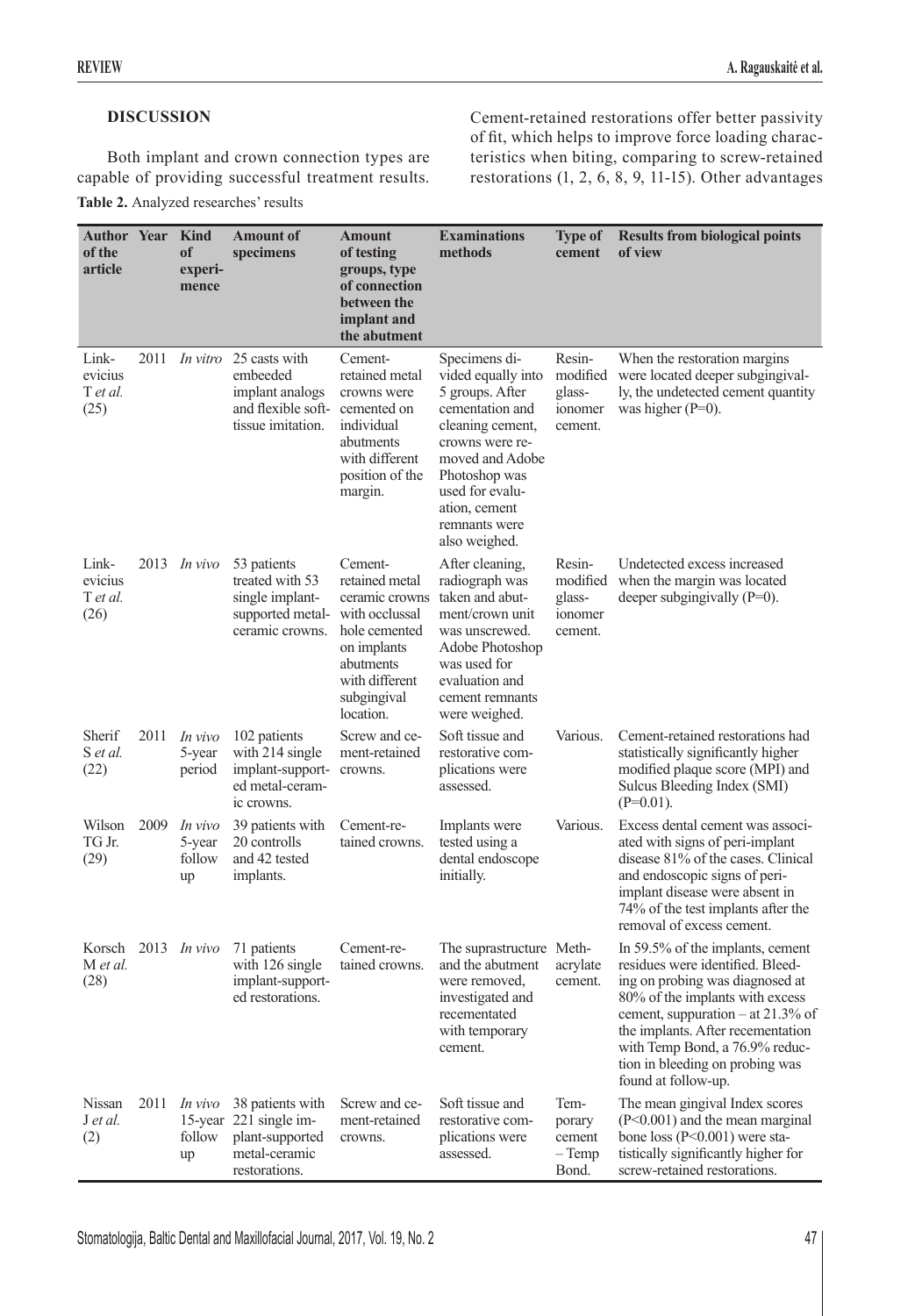of cement-retained restorations are the simplicity of fabrication and lower costs (1, 2, 4, 8, 9, 12, 13, 15). The main advantage of the screw-retained prosthesis is the opportunity to remove it in order to replace it with a new one or to perform oral hygiene procedures without damaging implant abutment (1, 2, 4, 5- 9, 15-17). Removing cement-retained restorations is more difficult without knowing the accurate position of the abutment, and this is the reason why it is usually destroyed with a bur (4, 9, 12, 15). There are some crown fabrication techniques that facilitate removing them when needed – marking an occlusal porcelain-fused-to-metal crown surface (18), using a transverse screw (5), and making the lingual retrieval slot mechanism (12). Digital photographs before and after the cementation are also used (19). If the occlusal surface is not marked, radiographic evaluation can help to identify the position of the abutment (7, 20).

Cement-retained crowns can compensate for the inaccuracy of the implant position (3, 8, 11, 12, 21) and provide better aesthetic appearance (1-3, 6, 9, 11- 15) and precision of the restoration (1, 2, 8, 9, 11-15) without the presence of the occlusal screw-access hole which usually takes up about 50% of the occlusal surface (15) and interrupts porcelain integrity (2). In this way, the integrity of the metal framework and the whole crown is achieved. To solve one of the most important disadvantages of the cement-retained prosthesis – difficult retrievability – fabrication of cement-retained crowns with screw-access holes was suggested. da Rocha *et al.* (9) tested 8 cementretained and 8 cement-retained metal crowns with a screw access channel. They used Universal loadtesting machine, untill separation of cemented abutment on the casting and proved that the screw-access hole does not have any influence on better retention when compared to cement-retained crowns with an access hole in the occlusal surface (P>0.05). Sherif S *et al.* (22) tested 102 patients with 214 single implantsupported screw- and cement-retained metal-ceramic restorations. They did not find any statistically significant difference in survival between the screwand cement-retained groups  $(P=0.45)$ . However, Cicciu *et al.* (23) *et al.* made an investigation using the Finite Element Analysis (FEM). This method is designed for measuring compressive loading during the function and its influence on the implant and the surrounding bone. During the investigation, the researchers compared both types of implant systems using biomechanical and engineering techniques and applying the axial force of 400 N. Stress distribution on the occlusal surface was higher on screw-retained crown (22 MPa) than cement-retained crown (10

MPa). Because of the inaccurate occlusal surface (5, 21), functional loading distribution is not tantamount, and the porcelain surrounding the screw-access hole is affected the most, which causes fractures (15). Al-Omari *et al.* (15) compared the resistance of cement-retained restorations, screw-retained restorations, and cement-retained restorations with access holes to ceramic cracks and fractures. The comparison showed that crowns with access holes needed a lesser force to fracture porcelain than crowns without access holes did (P<0.05). Nissan *et al.* examined 38 patients with 221 single implant-supported metal-ceramic restorations (2). They proved that porcelain fractures more frequently occurred in screw-retained prostheses (P<0.001) (38%+/-0.3%) than in the cement-retained ones  $(4\% +/-0.1\%)$ . Loss of the abutment screw was also more common in screw-retained crowns (P=0.001) (32%+/-0.3%) than in cement-retained restorations (9%+/-0.2%). Freitas *et al.* (6) analyzed how the implant-crown connection type can influence the implant-abutment-crown strength. 84 implants with metal crowns were tested and showed that cement-retained group presented the higher realiability (0.96) than screw-retained (0.64). Wittneben *et al.* (1) compared the amount of failures in screw- and cement-retained restorations. They identified that the loss of retention and abutment loosening were more characteristic of cement-retained restorations  $(P<0.01)$ , while porcelain fractures were more common in screw-retained crowns (P=0.02). Sailer *et al.* (4) noticed that abutment or crown screw loosening more often occurred in screw-retained crowns (P<0.005). They concluded that screw-retained crowns were more susceptible to technical failures (P=0.01).

Screw-retained prostheses are more advantageous for clinical situations with diminished interocclusal height (2, 5, 9, 11) because adequate retention is more difficult to achieve with cemented crowns. When deciding not to use cement, a prosthodontist can avoid cement extrusion to peri-implant soft tissues or difficult and harmful cement removal procedures (5, 8, 21), which are common in cement-retained prostheses. Sometimes it is difficult to notice and remove residual excess cement, and in these situations it can cause various biological complications or peri-implant soft tissue damage, alveolar bone resorption, and finally – the loss of the implant  $(1, 4, 9, 13, 1)$ 15, 24-26). Soft tissue attachment differs between the implant and the tooth (21). Peri-implant tissues do not contain Sharpey fibers that attach the gingiva to the tooth and provide a sufficient barrier. This is the reason why during the seating, the cement is affected by hydraulic pressure and flows in the direction of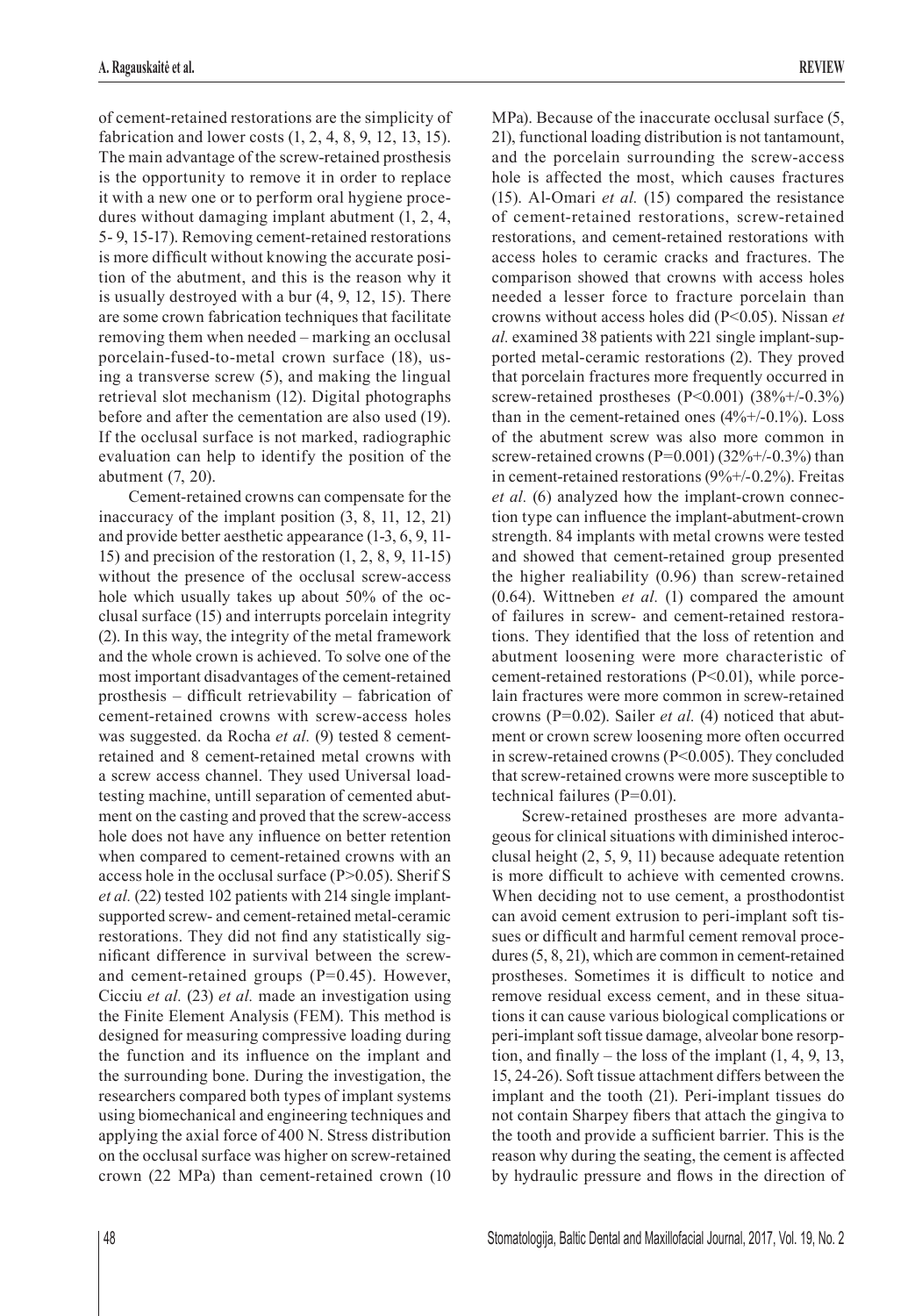the least resistance  $-$  i.e. into the peri-implant sulcus. If the cement is not removed, it starts to irritate the peri-implant tissues similarly to the subgingival calculus, which causes inflammatory processes that can result in the loss of the implant (26).

Radiographic investigation is a non-invasive method for detecting the presence of any residual excess cement in peri-implant tissues after crown seating. The success of the investigation depends on the amount and consistency of the cement, marginal integrity, forces involved during the seating, the material and the shape of the abutment, and the localization of the excess cement (24, 27). Wadhwani *et al.* (24) proved that resin cements ("Improve", "RelyX", or "Unicem") can be detected only if their diameter is 2 mm or more, while the resin cement "Premier Implant Cement" is not detectable on radiographic images at all. The most radiopaque cements are those that contain zinc. If the cement is not removed on time, the patient can complain of foul odor in the implant region, suppuration, and presence of fistulas. Clinically, it appears with an increased probing depth and bleeding during probing, and there can also be symptoms of sinusitis. Usually is impossible to control cement extrusion into the peri-implant sulcus even when the abutment margin is located subgingivally.

Linkevičius *et al.* (26) investigated how the position of the abutment margin with respect to the gingiva can influence the amount of the residual excess cement. They used 25 casts with embeeded implant analogs and flexible soft-tissue imitation. Cement-retained metal crowns were cemented on individual abutments with different position of the margin using resin-modified glass-ionomer cement. After cementation and cleaning cement, crowns were removed and evaluated. The investigation showed that when the restoration margins were located deeper subgingivally, the undetected cement quantity was higher (P=0). After two years Linkevičius *et al.* (27) conducted in vivo investigation where 53 patients were treated with 53 single implant-supported cemented metal-ceramic restorations with occlussal hole using resin-modified glass-ionomer cement. After the abutment/crown unit was unscrewed the evaluation was made. Undetected excess increased when the margin was located deeper subgingivally (P=0). Korsch *et al.* (28) examined 126 cement-retained restorations on implants that were cemented using methacrylate cement. In 59.5% of the implants, excess of cement was found, bleeding on probing was diagnosed at 80% of these implants. 76.9% reduction in bleeding on probing was found after removing crowns with abutments and recementated using temporary cement. Wilson TG Jr. (29) endoscopically evaluated 42 implants with positive signs of peri-implantitis. He detected a relationship between residual excess cement and peri-implant soft tissue diseases. Cement was found next to 81% of the implants; 30 days after its removal, the signs of inflammation in peri-implant tissues disappeared in 74% of cases. As mentioned before, Sherif *et al.* (22) examined 102 patients with 214 single implant-supported metal-ceramic restorations and found that the modified plaque index was greater next to cement-retained crowns after 3 (P=0.01) and  $60$  (P=0.02) months. The sulcus bleeding index was greater next to cement-retained crowns throughout the investigation period – i.e. after 0 ( $P<0.01$ ), 3 (P=0.01), and 60 (P<0.01) months. Nissan *et al.* (2) compared the amount of failures in both connection types. However, they found that the gingival index and marginal bone resorption were greater next to screw-retained crowns (P<.001).

Wittneben *et al.* (1) concluded that the presence of fistulas and suppuration was more frequently observed next to cement-retained restorations (P=0.02). Sailer *et al.* (4) also found that bone resorption of 2 mm or greater was identified next to cementretained prostheses (frequency of 2.8%) than next to screw-retained ones (frequency of 0%). However, screw-retained restorations demonstrated more other biological complications – peri-implantitis, fistulas, and mucosal hypertrophy  $(P<0.005)$ . Another very important factor that influences the status of the peri-implant soft and hard tissues is colonization of bacteria in the microgaps between implant abutment and the crown. If not treated, bacterial infection can cause local inflammation, and finally – the loss of the implant. Recani *et al.* found that the amount of the bacteria (A. actinomycetemcomitans, P. gingivalis, T. forsythia, P. intermedia, T. denticola, and F. nucleatum) did not differ between screw- and cementretained prostheses (P=0.367) (17).

The lack of high-quality clinical studies makes it difficult to identify which technique is better to use for implants prosthodontics. We need further clinical studies containing more testing groups to evaluate possible complications of screw- and cement retained crowns on implants.

## **CONCLUSION**

From the technical point of view, screw-retained crowns demonstrated more failures such as porcelain cracks and fractures or screw loosening. Cement-retained crowns resulted in more severe biological complications such as peri-implant soft